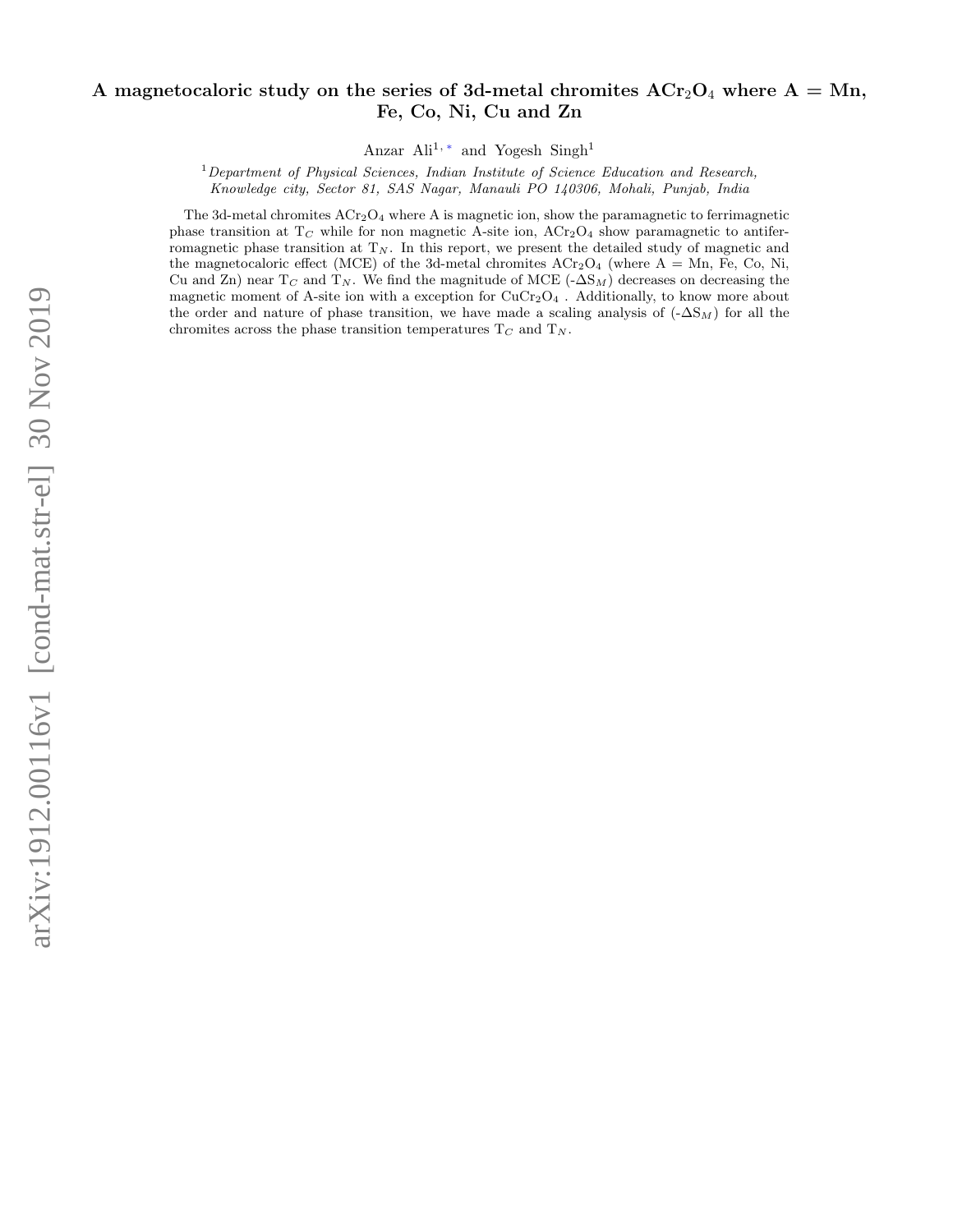### I. INTRODUCTION

Spinel compounds with general formula  $AB_2O_4^1$  $AB_2O_4^1$ , where A-site is occupied by divalent cations and the B-site is occupied with trivalent cations, have attracted much attention in recent years due to their large magnetocapacitance<sup>[2,](#page-10-2)[3](#page-10-3)</sup>, colossal magnetoresistance<sup>[3](#page-10-3)[–5](#page-10-4)</sup> and tunable magnetocaloric effect<sup>[6](#page-10-5)[–8](#page-10-6)</sup>. In spinel chromites  $ACr_2O_4$  (A=3d transitional metals, Mn, Fe, Co, Ni, Cu and Zn), the spin, orbital, and lattice degree of freedom play an essential role in the enhancement of multifunctional behavior such as magnetoelastic<sup>[9,](#page-10-7)[10](#page-10-8)</sup>, magnetodielectric<sup>[11](#page-10-9)</sup>, multiferroic<sup>[12–](#page-10-10)[16](#page-10-11)</sup> and magnetocaloric effect<sup>[6](#page-10-5)</sup>. A deeper understanding of the interactions between spin, lattice, and orbital may provide a great way to use these spinels chromites with their fullest application potential.

The spinel chromites  $ACr<sub>2</sub>O<sub>4</sub>$  where A-site is non-magnetic (Zn, Mg, Cd) show a high degree of frustration<sup>[17](#page-10-12)</sup>. In such compounds, the antiferromagnetic nearest neighbor interaction between  $Cr^{3+}$  ions do not order to the lowest measured temperatures[18](#page-10-13). The spinel chromites where A-site is a magnetic 3d-transition metal ion show a ferrimagnetic ordering on cooling below some specific temperatures.The coupling between spin, lattice, and orbital degree of freedom leads to several magnetostructural transitions. All the spinels chromites  $ACr<sub>2</sub>O<sub>4</sub>$  where A-site is Mn, Fe, Co, Ni, and Cu go through the ferrimagnetic ordering at the temperature  $T_C = 41^{19}$  $T_C = 41^{19}$  $T_C = 41^{19}$ ,  $101^{20}$  $101^{20}$  $101^{20}$ ,  $97^{21}$  $97^{21}$  $97^{21}$ ,  $68^{22}$  $68^{22}$  $68^{22}$ , and  $129K^{23}$  $129K^{23}$  $129K^{23}$  respectively, while  $\text{ZnCr}_2\text{O}_4$  order antiferromagnetically at  $T_N = 13K^{24}$  $T_N = 13K^{24}$  $T_N = 13K^{24}$ . The coupled magnetostructural transitions have been observed and studied well for the chromites such as  $MnCr_2O_4^{11}$  $MnCr_2O_4^{11}$  $MnCr_2O_4^{11}$ ,  $FeCr_2O_4^{25}$  $FeCr_2O_4^{25}$  $FeCr_2O_4^{25}$ ,  $CoCr_2O_4^{11}$ , and  $NiCr_2O_4^{26}$  $NiCr_2O_4^{26}$  $NiCr_2O_4^{26}$ . In such spinels chromites with magnetic A-site, the structural changes occur at the ferrimagnetic ordering where system goes from tetragonal to orthorhombic symmetry<sup>[27](#page-11-2)[,28](#page-11-3)</sup>. In general, the magnetostructural transitions are of first order in nature. In first order transitions, the order parameter changes abruptly and hence a massive change in the entropy of a system at the transition point is expected.

Generally, the rare-earth-based compounds have a large effective magnetic moment and show a giant magnetocaloric effect<sup>[29–](#page-11-4)[31](#page-11-5)</sup>. A lot of experimental, theoretical work has been carried out to understand the magnetocaloric behavior of rare-earth-based materials<sup>[32](#page-11-6)[,33](#page-11-7)</sup>. The rare-earth-based based materials are expensive and get sometimes get oxidized in air. So it is customary to search materials which cost less and have higher stability in air. Recently, the transition metal oxide compounds have attracted much attention due to their interesting multifunctional behavior such as multiferroic and magnetocaloric effect. These interesting physical properties are due to an interplay among different degrees of freedom, such as spin, lattice, and orbital. The study of MCE on the series of spinel chromites may give some indications to understand and control such multifunctional behavior.

The work we are presenting in this report includes the comprehensive study of the magnetocaloric effect in the vicinity of the ferrimagnetic phase transition for  $\text{ACr}_2\text{O}_4$  (A = Mn, Fe, Co, Ni, and Cu) and across the antiferromagnetic transition for  $ZnCr_2O_4$ . We also include MCE results on NiCr<sub>2</sub>O<sub>4</sub> from the previous reported work<sup>[8](#page-10-6)</sup> to be able to make a comparison. Additionally we have also made a entropy scaling analysis across these transitions to get insight into the governing mechanism and order of the magnetic phase transition.

## II. EXPERIMENTAL DETAILS

The polycrystalline samples of spinels  $\text{ACT}_2\text{O}_4$  where  $\text{A} = \text{Mn}$ , Fe, Co, Ni, Cu and Zn have been synthesized using solid state reaction method. The starting materials AO (99:995%, Alfa Aesar) and  $Cr_2O_3$  (99:999%, Alfa Aesar) were taken in the stoichiometry ratio. The reactants were mixed thoroughly and then pelletized using 5-ton pressure. All the pelletized materials then placed in alumina crucibles covered with a lid except  $\text{MnCr}_2\text{O}_4$  and FeCr<sub>2</sub>O<sub>4</sub>. The pelletized mixture of  $MnCr_2O_4$  and  $FeCr_2O_4$  were sealed in the evacuated quartz tube and then loaded into box furnace. Several heat treatments with intermediate grindings were given with temperatures as mentioned in the Table [I.](#page-3-0)

Room temperature powder X-ray diffraction of all spinels  $\text{ACr}_2\text{O}_4$  where  $A = Mn$ , Fe, Co, Ni, Cu and Zn compounds are refined by Rietveld refinement method using GSAS software. The spinels  $MnCr_2O_4$ ,  $FeCr_2O_4$ ,  $CoCr_2O_4$ , and  $ZnCr_2O_4$  crystallize in cubic group Fd $\overline{3}m$  while NiCr<sub>2</sub>O<sub>4</sub> and CuCr<sub>2</sub>O<sub>4</sub>, which contain Jahn-Teller active Ni<sup>2+</sup> and  $Cu^{2+}$  ions crystallize in tetragonal space group  $I4_1$ /amd. The refined lattice parameters are listed in Table [\(II\)](#page-3-1) and match well with the literature<sup>[7](#page-10-20)[,23](#page-10-18)[,25,](#page-11-0)[26,](#page-11-1)[34](#page-11-8)</sup>. The magnetic measurements were performed using Quantum Design (QD) physical property measurement system (PPMS).

## III. RESULT AND DISCUSSION

Figure [1](#page-4-0) shows magnetization versus temperature, M(T), measured under zero-field cooled (ZFC) and field cooled (FC) protocol in an applied field of 0.1T. The sharp increase of magnetization at temperature  $T_C = 41, 101, 97,$ 68, and 129K in MnCr<sub>2</sub>O<sub>4</sub>, FeCr<sub>2</sub>O<sub>4</sub>, CoCr<sub>2</sub>O<sub>4</sub>, NiCr<sub>2</sub>O<sub>4</sub>, and CuCr<sub>2</sub>O<sub>4</sub> respectively indicate the ferromagnetic or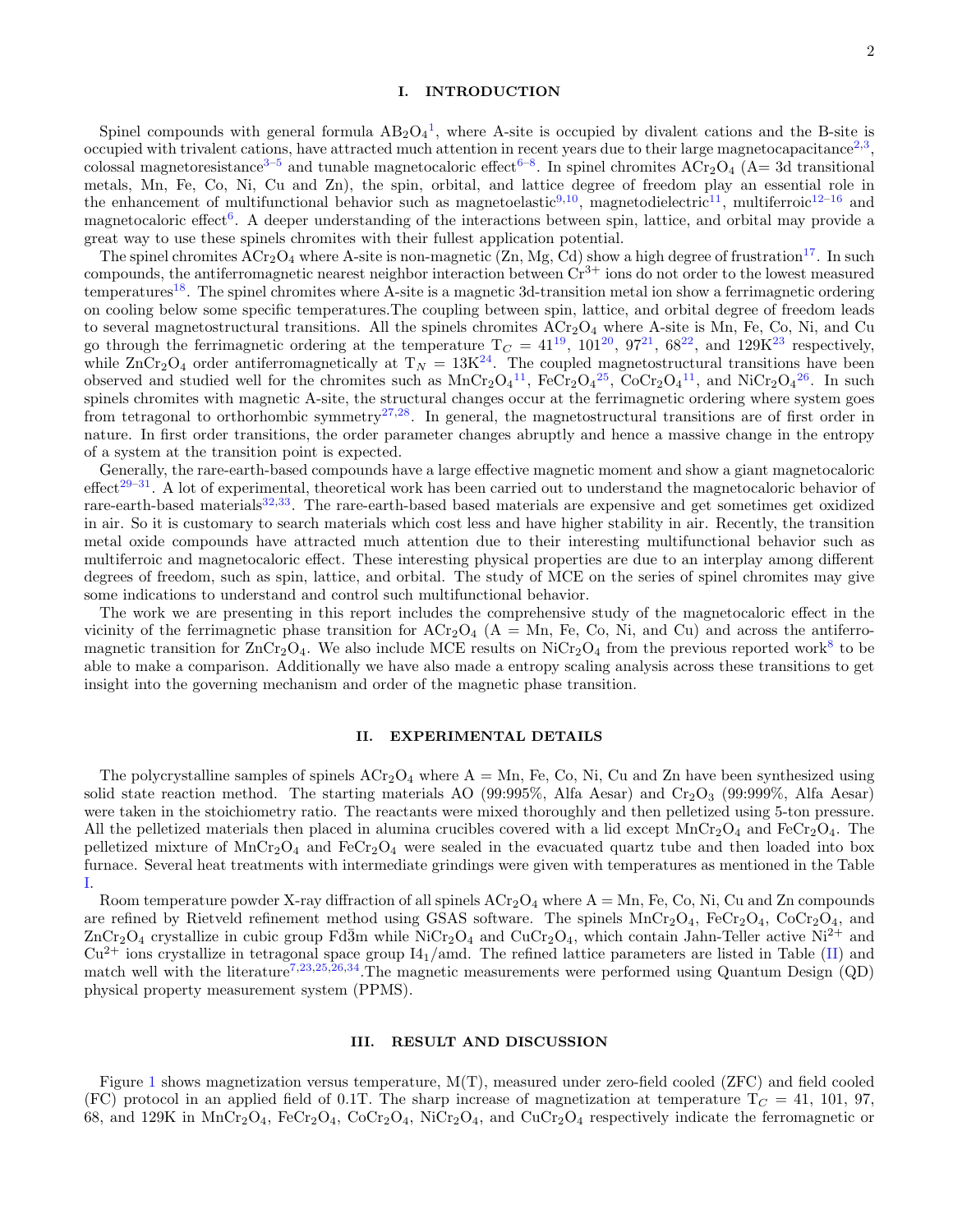3

ferrimagnetic ordering. These transitions are well studied in literature and identified as ferrimagnetic ordering between  $A^{2+}$  and  $Cr^{3+}$ . ZnCr<sub>2</sub>O<sub>4</sub> order antiferromagnetically at  $T_N = 13K$ .

Figure [2](#page-5-0) shows magnetization versus field, M(H) measured at various temperatures indicated in the plots for all the spinels  $MnCr_2O_4$ ,  $FcCr_2O_4$ ,  $CoCr_2O_4$ ,  $NiCr_2O_4$ ,  $CuCr_2O_4$ , and  $ZnCr_2O_4$  compounds. All the spinels shows the characteristic of soft ferrimagnet with a tendency for rapid saturation accompanied by a small coercivity except  $ZnCr_2O_4$ , which shows a linear field dependent magnetization, which is typical behavior for an antiferromagnetic phase. In these spinels  $\text{FeCr}_2\text{O}_4$  shows highest coercivity and  $\text{MnCr}_2\text{O}_4$  shows minimum coercivity. The M(H) however, never saturates even at our highest applied magnetic fields suggesting that there is a paramagnetic or antiferromagnetic component at all measured temperatures. This suggests that some magnetic ions do not participate in ferrimagnetic ordering.

To understand field dependent magnetic behavior of these samples over a broad temperature range and to calculate its magnetocaloric potential, M(T, H) is obtained from measurement of M vs H at various temperatures. Figure [3](#page-6-0) shows the series of isotherms M(T,H) measured for all the spinel compounds in the temperature and field ranges indicated in the plots.  $M(T,H)$  isotherms were measured at different temperature with 2 K interval. When an external magnetic field is applied to a magnetic material, its atom's magnetic moment try to align along the applied magnetic field and hence its magnetic entropy decreases . Under adiabatic process , the temperature of the material increases. Conversely when applied magnetic filed is removed adiabatically, the temperature of material decreases. This thermal response of magnetic material in the varying magnetic field is called magnetocaloric effect (MCE). The magnetocaloric effect is related to the change in magnetic entropy  $-\Delta S_M$  and it can be calculated by applying Maxwell's thermodynamic relation as stated below<sup>[6](#page-10-5)</sup>:

<span id="page-2-0"></span>
$$
\Delta S_M(T, H_{0 \to H_{MAX}}) = \mu_0 \int_0^{H_{MAX}} \left| \frac{dM}{dT} \right|_H dH \tag{1}
$$

Another important parameter of a MCE material is the cooling efficiency also called relative cooling power (RCP)<sup>[35](#page-11-9)</sup>. RCP is defined by the expression:

$$
RCP = -\Delta S_M(T, H) \times \Delta T_{FWHM} \tag{2}
$$

The temperature dependence of  $-\Delta S_M$  vs T thus obtained from a series of isothermal magnetization at various temperature for all the spinels across the magnetic transition at  $T<sub>C</sub>$  and  $T<sub>N</sub>$  are shown in figure [4.](#page-7-0) The magnitude of the peak of  $-\Delta S_M$  increases with increasing magnetic field as expected. The temperature range for significant magnetocaloric effect can be estimated from the full width at half maximum (FWHM) of  $-\Delta S_M$ . The values of maximum entropy change  $-\Delta S_M$ ,  $\Delta T_{FWHM}$ , RCP and transition temperature  $(T_C)$  have been calculated for all the spinel samples. All the  $\text{ACT}_2\text{O}_4$  where A is magnetic ion show the positive value of maximum entropy change  $(-\Delta S_M)$ while  $\text{ZnCr}_2\text{O}_4$  has negative value of maximum entropy change  $(-\Delta S_M)$  which is expected across AFM-PM transition. The magnetocaloric parameters for all the  $\text{ACr}_2\text{O}_4$  where  $\text{A} = \text{Mn}$ , Fe, Co, Ni, Cu and Zn compounds in a external magnetic field of strength 9T, together with some other spinels materials are listed in the Table [III](#page-10-21) for comparison. The maximum entropy change  $(-\Delta S_M)$  and RCP increase with the increase of A-site spin magnetic moment and we get highest  $-\Delta S_M$  and RCP for MnCr<sub>2</sub>O<sub>4</sub>. This behavior suggest that the degree of magnetization in these spinels near paramagnetic to ferrimagnetic phase transition is highly coupled with the A-site magnetic moment. However, this trend deviate for the spinel  $CuCr<sub>2</sub>O<sub>4</sub>$ . To find the origin of this deviation further microscopic investigation are needed.

In order to get insight about the nature of the magnetic transition in the vicinity of the transition temperature we have done scaling analysis of the maximum entropy change. According to mean field model the magnetic entropy change at the transition is expected to follow a power law behavior given by  $-\Delta S_M | \propto H^n$  with  $n = 2/3$  <sup>[36](#page-11-10)</sup>. Figure [5](#page-8-0) shows the plot of  $\Delta S_M$  versus  $H^{2/3}$  for the magnetic transition at  $T_0$  for all the spinels  $\text{MnCr}_2\text{O}_4$ ,  $\text{FeCr}_2\text{O}_4$ ,  $\text{CoCr}_2\text{O}_4$ ,  $NiCr<sub>2</sub>O<sub>4</sub>, CuCr<sub>2</sub>O<sub>4</sub>, and ZnCr<sub>2</sub>O<sub>4</sub> compounds. FeCr<sub>2</sub>O<sub>4</sub>, CoCr<sub>2</sub>O<sub>4</sub>, and NiCr<sub>2</sub>O<sub>4</sub> show a nearly linear plot, which$ strongly suggests that these transition are mean-field like. The plots  $\Delta S_M$  versus  $H^{2/3}$  for  $\text{MnCr}_2\text{O}_4$ ,  $\text{CuCr}_2\text{O}_4$ , and ZnCr2O<sup>4</sup> deviate from linearity, indicating non mean filed like transitions in these compounds.

Franco *et al.*<sup>[37](#page-11-11)</sup> gave a model for the materials which has second order magnetic phase transition. They proposed that the  $\Delta S_M(T)$  curves at different magnetic fields are expected to collapse onto a common universal curve when they are plotted as  $\Delta S_M/\Delta S_M^{max}$  versus  $\theta$ , where  $\Delta S_M^{max}$  is the value of  $\Delta S_M$  at the transition temperature around which the scaling analysis is being made, and  $\theta$  is a reduced temperature given by  $\theta = -\frac{T-T_c}{T_{r1}-T_c}$  for  $T \leq T_c$  and  $\theta = \frac{T - T_c}{T_{r2} - T_c}$  for  $T > T_c$ . The  $T_{r1}$  and  $T_{r2}$  are the temperatures at the full width at half maximum of the anomaly in  $\Delta S_M^2$ . We have performed the above scaling analysis for all the spinels MnCr<sub>2</sub>O<sub>4</sub>, FeCr<sub>2</sub>O<sub>4</sub>, CoCr<sub>2</sub>O<sub>4</sub>, NiCr<sub>2</sub>O<sub>4</sub>,  $CuCr<sub>2</sub>O<sub>4</sub>$ , and  $ZnCr<sub>2</sub>O<sub>4</sub>$  compounds.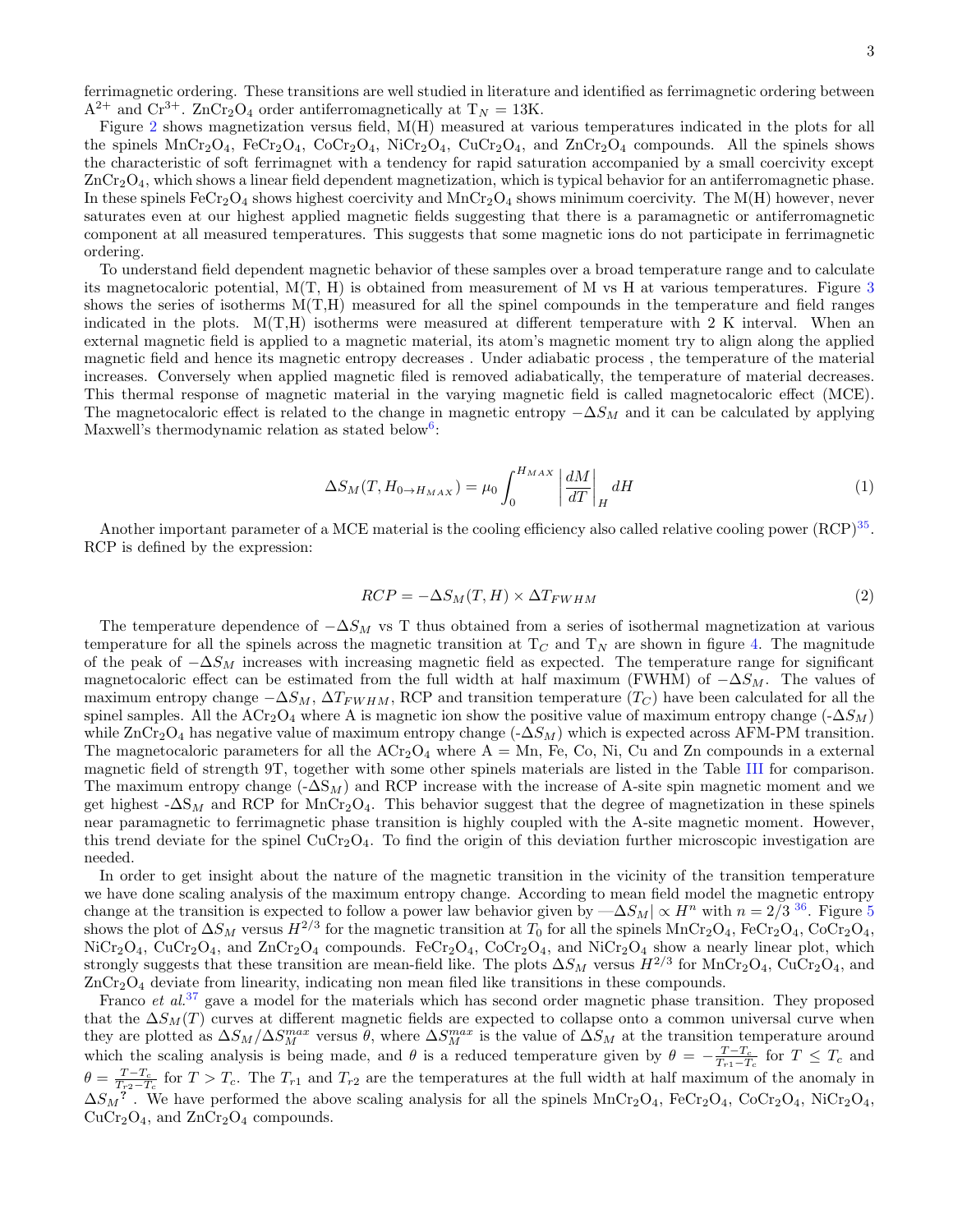#### IV. CONCLUSIONS

In this work we study the magnetocaloric (MCE) response  $(-\Delta S_M)$  of all the spinels MnCr<sub>2</sub>O<sub>4</sub>, FeCr<sub>2</sub>O<sub>4</sub>, CoCr<sub>2</sub>O<sub>4</sub>,  $NiCr_2O_4$ ,  $CuCr_2O_4$ , and  $ZnCr_2O_4$  compounds across their magnetic transition  $T_C$  and  $T_N$ . The spinels  $ACr_2O_4$  where  $A^{2+}$  is a magnetic ion show paramagnetic to ferrimagnetic phase transition at temperature  $T_C$ . The spinels  $\text{ACr}_2\text{O}_4$ where  $A^{2+}$  is non-magnetic ion show paramagnetic to antiferromagnetic phase transition at temperature  $T_N$ . We observed that  $MnCr_2O_4$  shows a maximum value of MCE in all the studied here spinel chromites while  $ZnCr_2O_4$ shows inverse MCE. It is clear to say that the degree of MCE  $(-\Delta S_M^{max})$  depends on the magnetic moment of A-site ion in ACr<sub>2</sub>O<sub>4</sub>. The MCE ( $-\Delta S_M^{max}$ ) of the spinels decrease on decrease of A-site spin magnetic moment for all the spinels except for  $CuCr<sub>2</sub>O<sub>4</sub>$ . Further microscopic probe studies will be required to clarify the origin of this exception for  $CuCr<sub>2</sub>O<sub>4</sub>$ .

#### V. ACKNOWLEDGMENT

We acknowledge the support of the X-ray facility at IISER Mohali for powder XRD measurements.

| $\mathbf{ACr}_2\mathbf{O}_4$     | <b>Heat Treatments</b> | Environment      |                    |          |
|----------------------------------|------------------------|------------------|--------------------|----------|
|                                  | First                  | Second           | Third              |          |
| $\rm NiCr_2O_4$                  | $800^{\circ}/24h$      | $1100^\circ/24h$ | $110^{\circ}/24h$  | in air   |
| CoCr <sub>2</sub> O <sub>4</sub> | $800^{\circ}/24h$      | $1000^\circ/24h$ | $1000^{\circ}/24h$ | in air   |
| CuCr <sub>2</sub> O <sub>4</sub> | $1100^\circ/24h$       | $1200^\circ/24h$ | $1200^{\circ}/24h$ | in air   |
| $\rm ZnCr_2O_4$                  | $800^{\circ}/24h$      | $1200^\circ/24h$ | $1200^\circ/24h$   | in air   |
| MnCr <sub>2</sub> O <sub>4</sub> | $1100^\circ/24h$       | $1200^\circ/24h$ | $1300^{\circ}/24h$ | in inert |
| $\rm FeCr_2O_4$                  | $800^{\circ}/24h$      | $1000^\circ/24h$ | $13000^\circ/24h$  | in inert |

<span id="page-3-0"></span>Table I. Synthesis temperature conditions for  $\text{ACT}_2\text{O}_4$ .

Table II. Space group and refined lattice parameters of ACr<sub>2</sub>O<sub>4</sub> for the powder X-ray diffraction data taken at room temperature.

<span id="page-3-1"></span>

| ACr <sub>2</sub> O <sub>4</sub>  | Space group       | $a(A^{\circ})$ | $\mathbf{b}(\mathbf{A}^{\circ})$ | $c(A^{\circ})$ | $\alpha = \beta = \gamma$ |
|----------------------------------|-------------------|----------------|----------------------------------|----------------|---------------------------|
|                                  |                   |                |                                  |                |                           |
| MnCr <sub>2</sub> O <sub>4</sub> | Fd3m              | 8.4374(1)      | 8.4374(1)                        | 8.4374(1)      | $90^{\circ}$              |
|                                  |                   |                |                                  |                |                           |
| $\text{FeCr}_2\text{O}_4$        | $Fd\bar{3}m$      | 8.3922(1)      | 8.3922(1)                        | 8.3922(1)      | $90^{\circ}$              |
|                                  |                   |                |                                  |                |                           |
| CoCr <sub>2</sub> O <sub>4</sub> | $Fd\overline{3}m$ | 8.3364(1)      | 8.3364(1)                        | 8.3364(1)      | $90^{\circ}$              |
|                                  |                   |                |                                  |                |                           |
| $\rm NiCr_2O_4$                  | $I4_1$ /amd       | 5.8763(1)      | 5.8763(1)                        | 8.3180(2)      | $90^{\circ}$              |
|                                  |                   |                |                                  |                |                           |
| CuCr <sub>2</sub> O <sub>4</sub> | $I4_1$ /amd       | 6.0327(2)      | 6.0327(2)                        | 7.7958(3)      | $90^{\circ}$              |
|                                  |                   |                |                                  |                |                           |
| ZnCr <sub>2</sub> O <sub>4</sub> | $Fd\overline{3}m$ | 8.3284(1)      | 8.3284(1)                        | 8.3284(1)      | $90^{\circ}$              |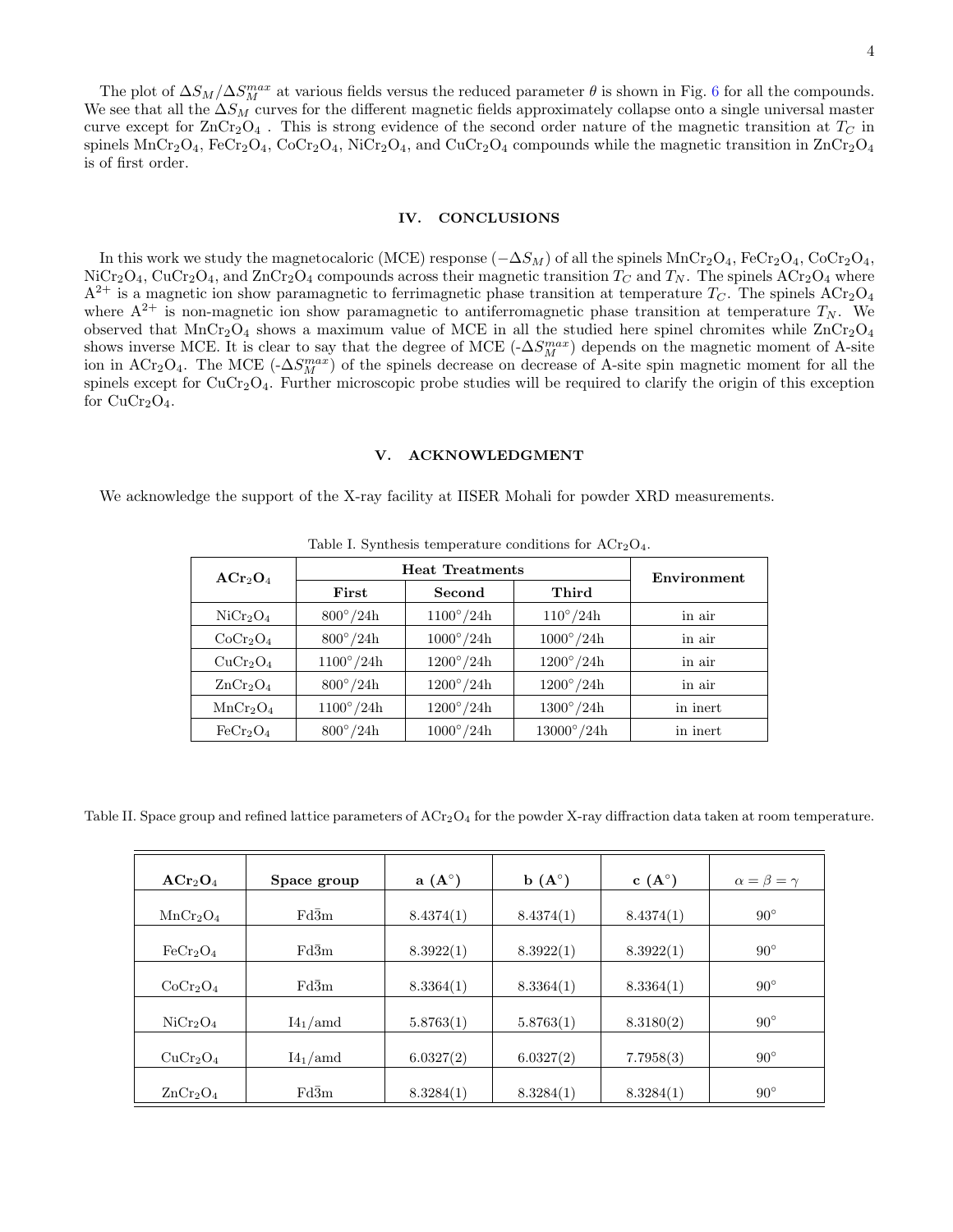

<span id="page-4-0"></span>Figure 1. ZFC and FC magnetization curves recorded under magnetic field  $H = 0.1T$  for all the compounds indicated in the plots.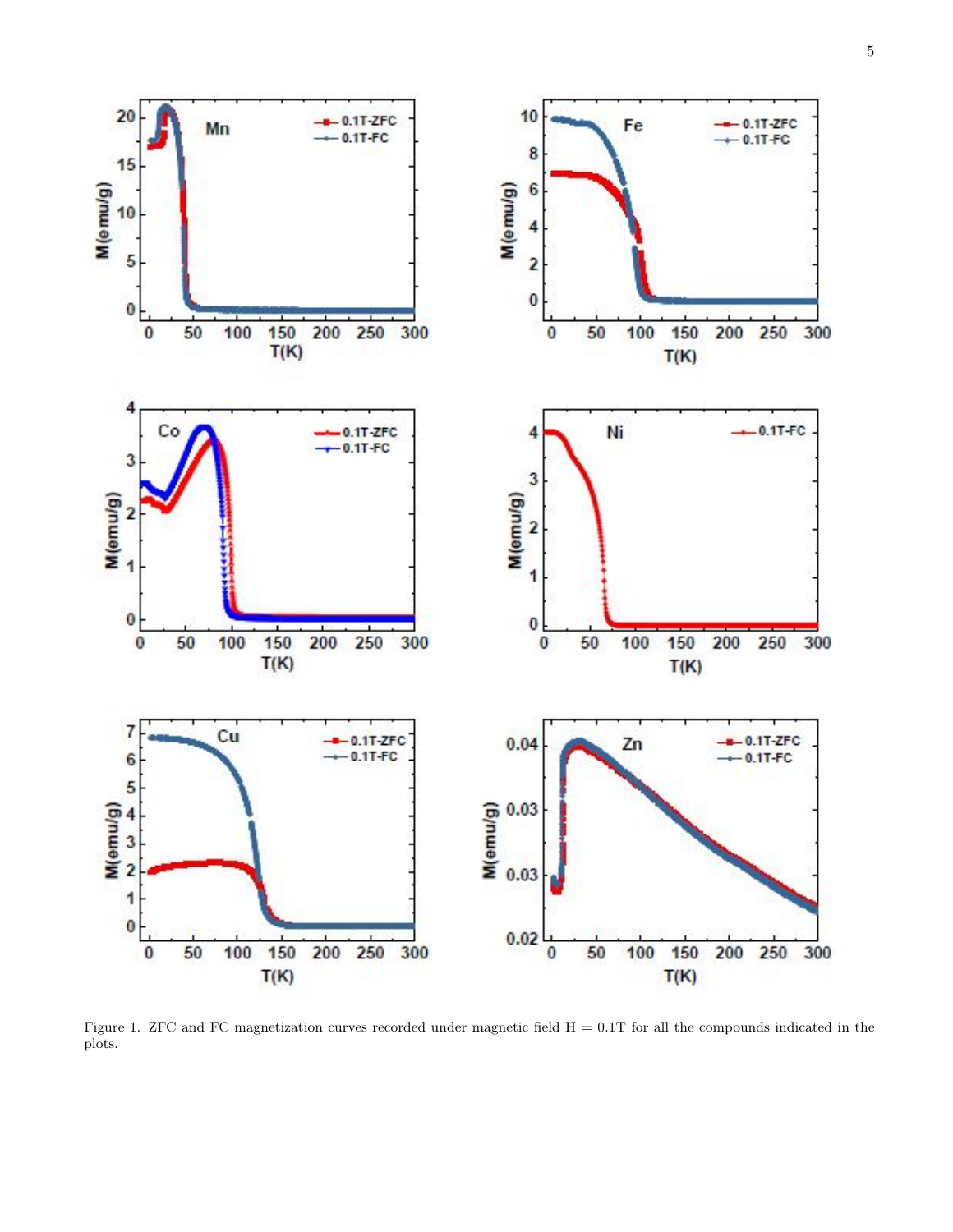

<span id="page-5-0"></span>Figure 2. Isothermal curves of magnetization verses magnetic field for all the  $\text{ACr}_2\text{O}_4$  where  $\text{A} = \text{Mn}$ , Fe, Co, Ni, Cu and Zn compounds at various temperatures indicated in the plots.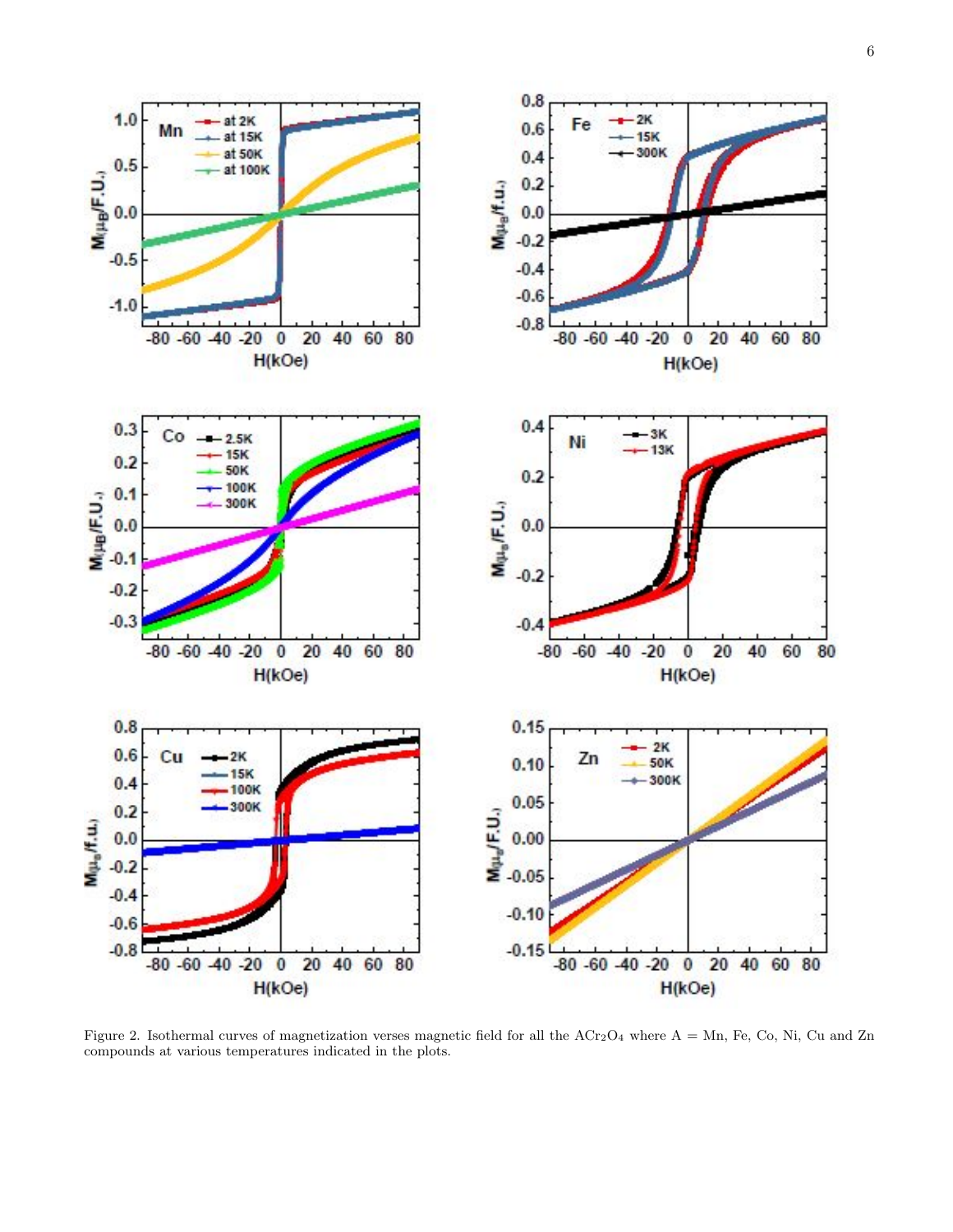

<span id="page-6-0"></span>Figure 3. Series of isotherms of magnetization with a step size of  $\Delta T = 2K$  for  $\Delta Cr_2O_4$  where  $A = Mn$ , Fe, Co, Ni, Cu and Zn compounds in the temperature ranges indicated in the plots.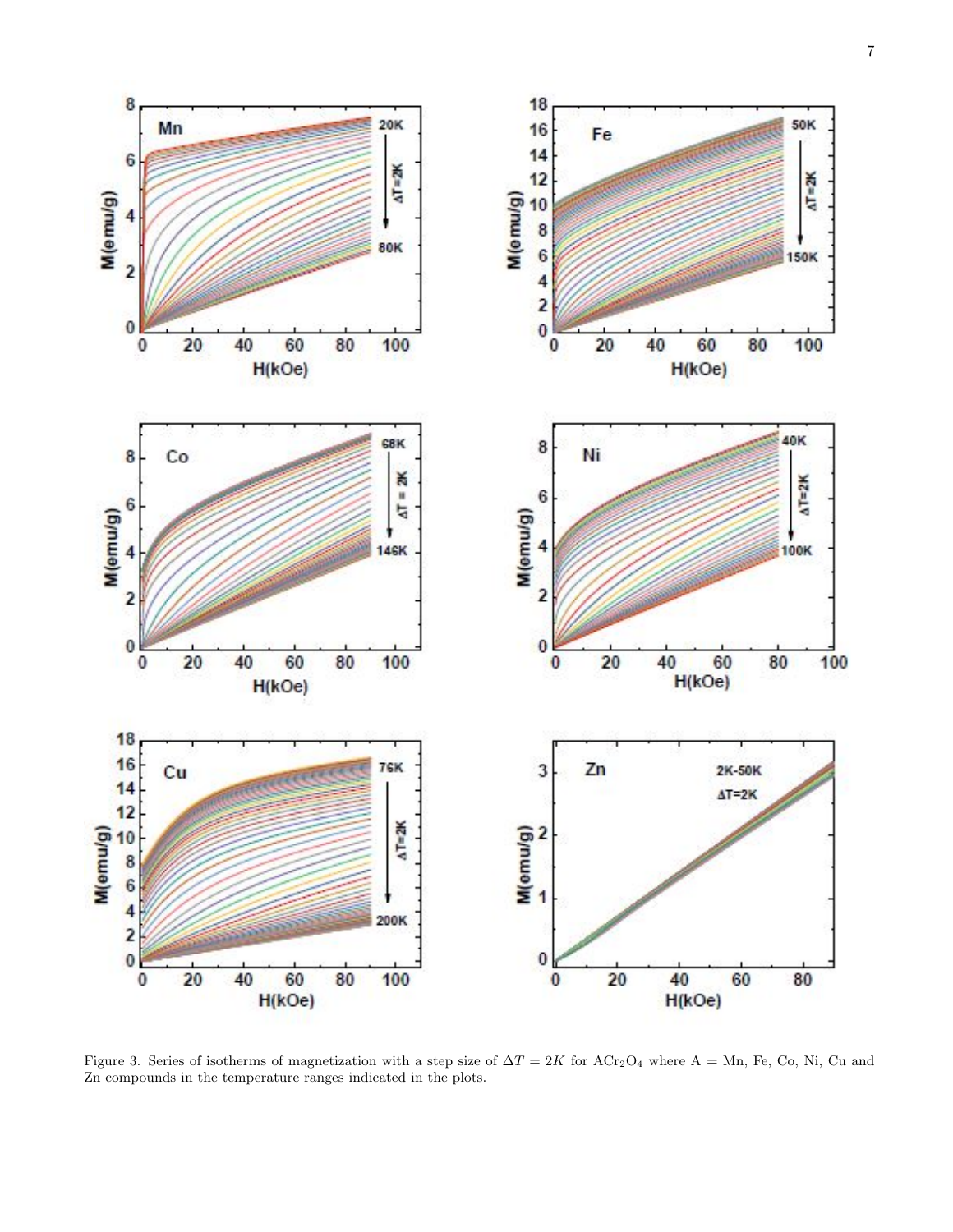

<span id="page-7-0"></span>Figure 4. The thermal profile of field induced change in magnetic entropy,  $-\Delta S_M$ , calculated from Maxwell's equation [1](#page-2-0) using isothermal magnetization curves in the vicinity of transition temperature for all the  $\text{ACT}_2\text{O}_4$  where  $A = Mn$ , Fe, Co, Ni, Cu and Zn compounds at various external magnetic field as indicated in the plots.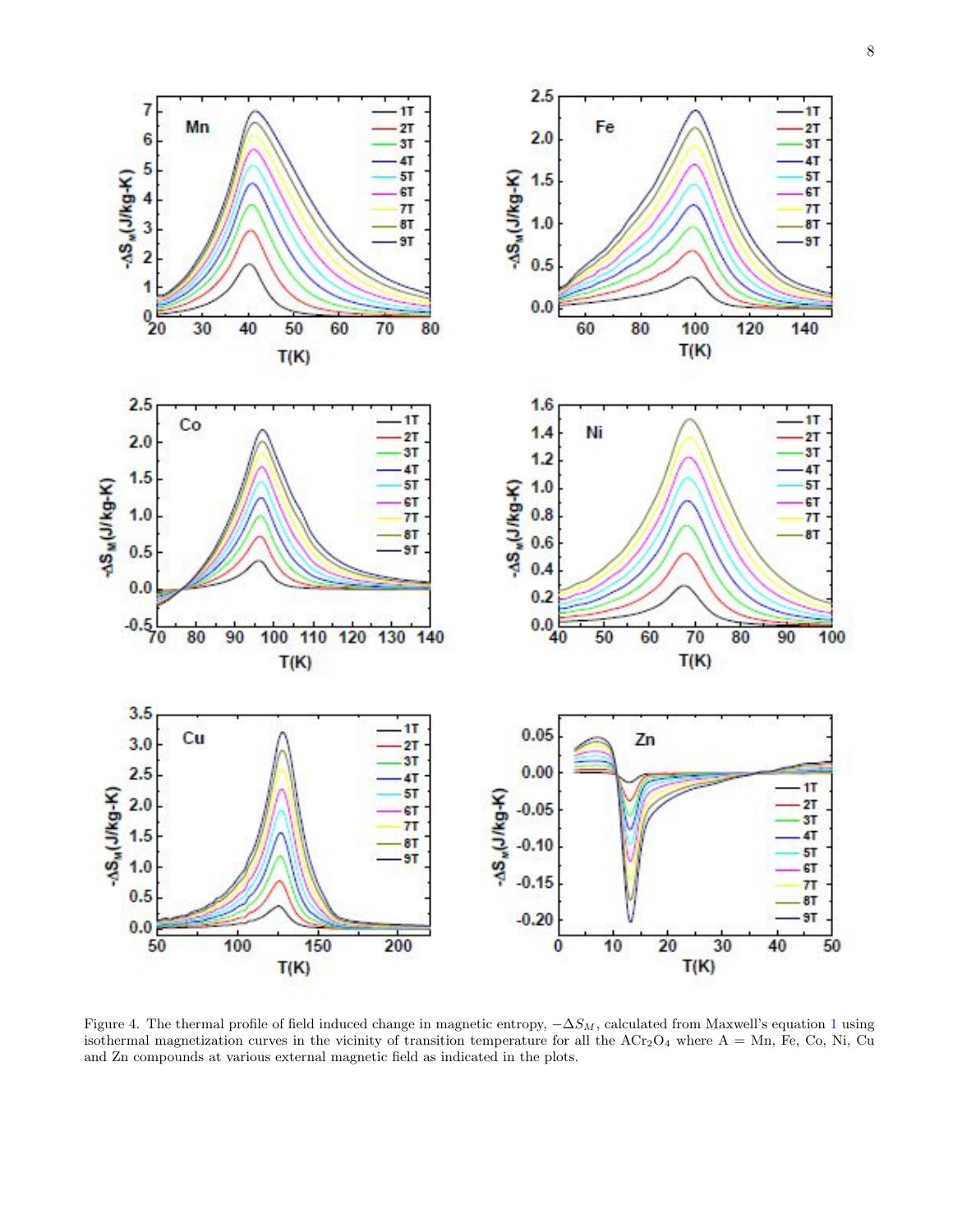

<span id="page-8-0"></span>Figure 5.  $\Delta S_M^{max}$  versus  $H^{2/3}$  data showing a linear dependence expected for a mean-field transition.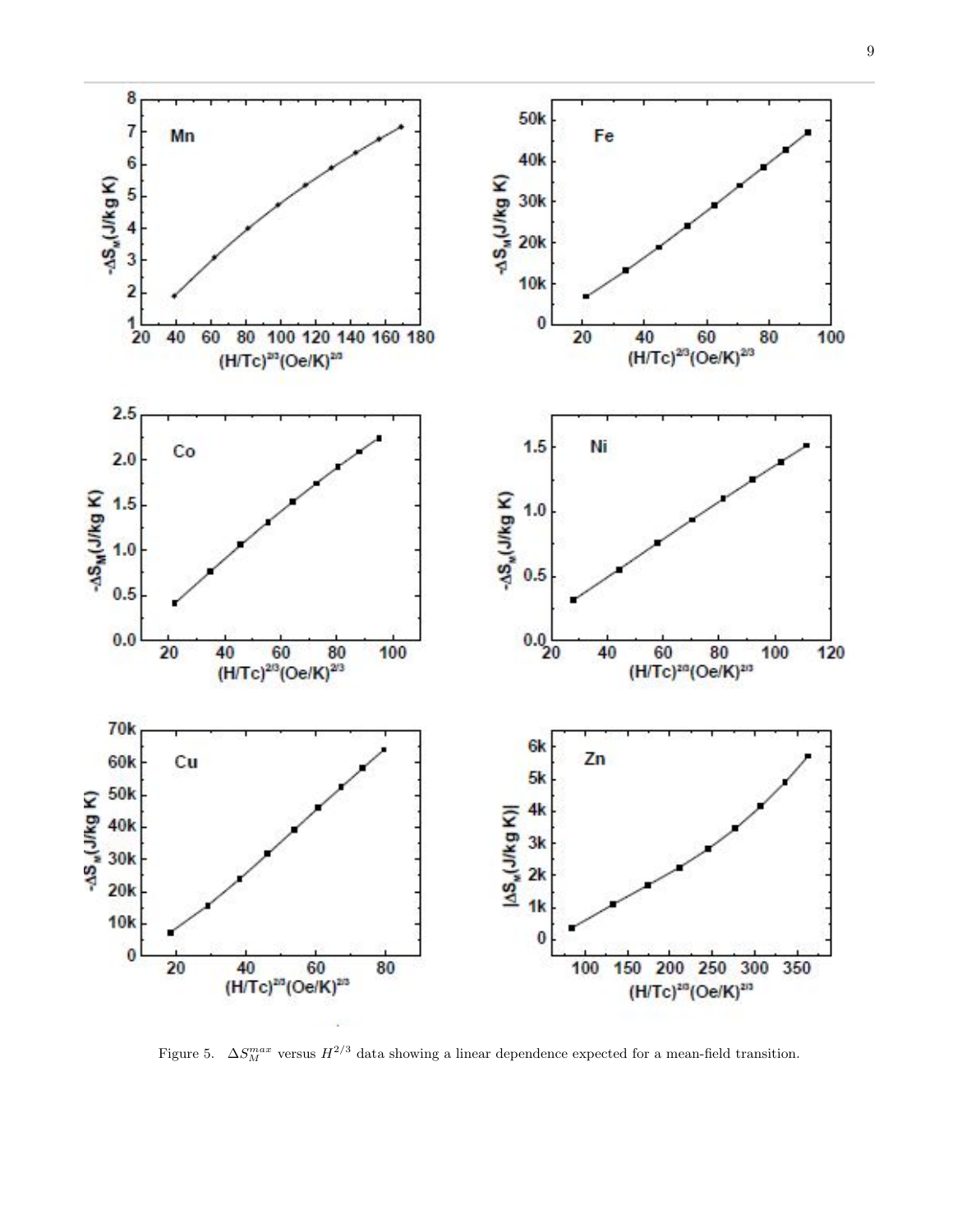

<span id="page-9-0"></span>Figure 6. The collapse of all the  $\Delta S_M$  data at different magnetic fields onto a universal curve when plotted as  $\Delta S_M/\Delta S_M^{max}$ vs  $\theta$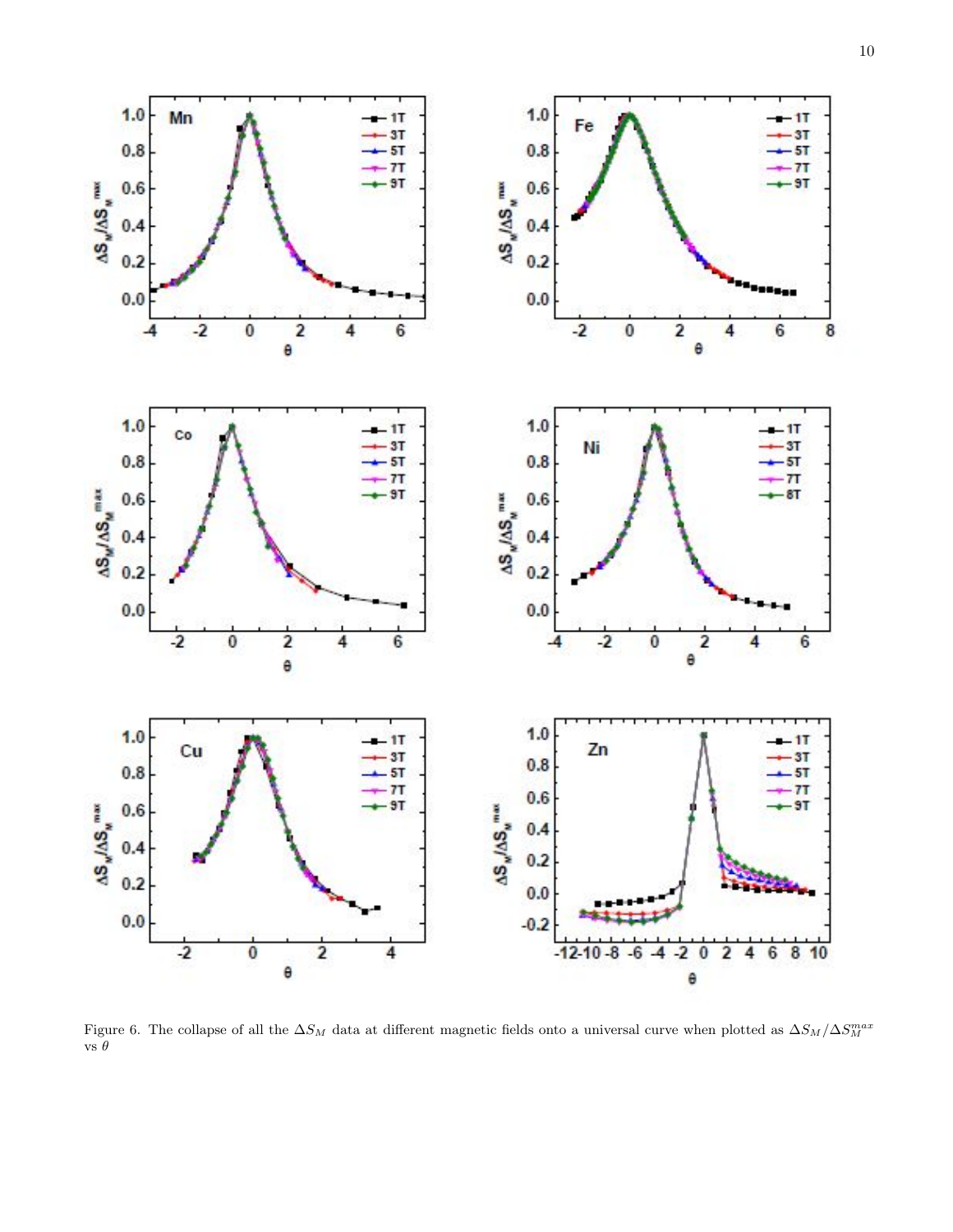| $\mathbf{ACr}_2\mathbf{O}_4$            | ${\bf S}$                | $\mathrm{M}(\mu_B)$ | $-\Delta S_M(J/kg-K)$ | $\Delta$ T <sub>FWHM</sub> (K) | RCP (J/kg)               | $T_C$ or $T_N(K)$ |
|-----------------------------------------|--------------------------|---------------------|-----------------------|--------------------------------|--------------------------|-------------------|
| MnCr <sub>2</sub> O <sub>4</sub>        | 2.5                      | 5.92                | 7.16                  | $28\,$                         | 200.48                   | 41                |
| FeCr <sub>2</sub> O <sub>4</sub>        | 2.0                      | 4.90                | 2.35                  | 28                             | 65.8                     | 101               |
| CoCr <sub>2</sub> O <sub>4</sub>        | $1.5\,$                  | 3.87                | 2.25                  | $17\,$                         | 38.35                    | 97                |
| NiCr <sub>2</sub> O <sub>4</sub>        | $1.0\,$                  | 2.83                | $1.5\,$               | $25\,$                         | 37.5                     | 68                |
| CuCr <sub>2</sub> O <sub>4</sub>        | $0.5\,$                  | 1.73                | 3.22                  | 24                             | 77.28                    | 129               |
| ZnCr <sub>2</sub> O <sub>4</sub>        | 0.0                      | $0.0\,$             | $-0.2$                | 2.34                           | 0.468                    | 13                |
| $\mathrm{CdCr_2S_4}^{39}$               | $\overline{\phantom{m}}$ | $\qquad \qquad -$   | $7.04$ at $4T$        | $\qquad \qquad -$              | $\overline{\phantom{m}}$ | 87                |
| $MnV_2O_4^{40}$                         | $\overline{\phantom{m}}$ | $\qquad \qquad$     | 24.0 at 4T            |                                |                          | 57                |
| $Cd_{0.8}Cu_{0.2}Cr_2S_4$ <sup>41</sup> | $\overline{\phantom{m}}$ |                     | $5.1$ at $5T$         |                                |                          | 86                |

<span id="page-10-21"></span>Table III. Table for each A site ion the value of S, effective magnetic moment<sup>[38](#page-11-12)</sup>, magnetocaloric parameters and transition temperature for all the  $\text{ACT}_2\text{O}_4$  where  $\text{A} = \text{Mn}$ , Fe, Co, Ni, Cu and Zn compounds in a external magnetic field of strength 9T).

<span id="page-10-0"></span>∗ [anzarali@iisermohali.ac.in](mailto:anzarali@iisermohali.ac.in)

- <span id="page-10-1"></span><sup>1</sup> W. H. BRAGG, Nature  $95, 561$  (1915).
- <span id="page-10-2"></span><sup>2</sup> J. Hemberger, P. Lunkenheimer, R. Fichtl, H.-A. Krug von Nidda, V. Tsurkan, and A. Loidl, Nature 434[, 364 \(2005\).](http://dx.doi.org/10.1038/nature03348)
- <span id="page-10-3"></span><sup>3</sup> S. Weber, P. Lunkenheimer, R. Fichtl, J. Hemberger, V. Tsurkan, and A. Loidl, [Phys. Rev. Lett.](http://dx.doi.org/ 10.1103/PhysRevLett.96.157202) **96**, 157202 (2006).
- $4$  A. P. Ramirez, R. J. Cava, and J. Krajewski, Nature 386[, 156 \(1997\).](http://dx.doi.org/10.1038/386156a0)
- <span id="page-10-4"></span><sup>5</sup> H. W. Lehmann and M. Robbins, [Journal of Applied Physics](http://dx.doi.org/10.1063/1.1708485) 37, 1389 (1966), [https://doi.org/10.1063/1.1708485.](http://arxiv.org/abs/https://doi.org/10.1063/1.1708485)
- <span id="page-10-5"></span> $6$  V. Franco, J. Bl $\tilde{A}$ <sub>i</sub>zquez, B. Ingale, and A. Conde, [Annual Review of Materials Research](http://dx.doi.org/ 10.1146/annurev-matsci-062910-100356) 42, 305 (2012), [https://doi.org/10.1146/annurev-matsci-062910-100356.](http://arxiv.org/abs/https://doi.org/10.1146/annurev-matsci-062910-100356)
- <span id="page-10-20"></span><sup>7</sup> K. Dey, A. Indra, S. Majumdar, and S. Giri, [Journal of Magnetism and Magnetic Materials](http://dx.doi.org/ https://doi.org/10.1016/j.jmmm.2017.03.068)  $435$ ,  $15$  (2017).
- <span id="page-10-6"></span><sup>8</sup> A. Ali, G. Sharma, and Y. Singh, arXiv e-prints , arXiv:1811.07836 (2018), [arXiv:1811.07836 \[cond-mat.str-el\].](http://arxiv.org/abs/1811.07836)<br><sup>9</sup> S. Lee, A. Pirogov, M. Kang, K.-H. Jang, M. Yonemura, T. Kamiyama, S.-W. Cheong, F. Gozzo, N. Shin
- <span id="page-10-7"></span><sup>9</sup> S. Lee, A. Pirogov, M. Kang, K.-H. Jang, M. Yonemura, T. Kamiyama, S.-W. Cheong, F. Gozzo, N. Shin, H. Kimura, Y. Noda, and J.-G. Park, Nature 451[, 805 EP \(2008\).](https://doi.org/10.1038/nature06507)
- <span id="page-10-8"></span><sup>10</sup> M. Lapine, I. V. Shadrivov, D. A. Powell, and Y. S. Kivshar, [Nature Materials](https://doi.org/10.1038/nmat3168) 11, 30 EP (2011).
- <span id="page-10-9"></span><sup>11</sup> N. Mufti, A. A. Nugroho, G. R. Blake, and T. T. M. Palstra, [Journal of Physics: Condensed Matter](http://dx.doi.org/10.1088/0953-8984/22/7/075902) 22, 075902 (2010).
- <span id="page-10-10"></span> $12$  W. Eerenstein, N. D. Mathur, and J. F. Scott, Nature  $442, 759$  (2006).
- $^{13}$  M. Bibes and A. Barthélémy, [Nature Materials](https://doi.org/10.1038/nmat2189) 7, 425 EP (2008).
- <sup>14</sup> S.-W. Cheong and M. Mostovoy, [Nature Materials](https://doi.org/10.1038/nmat1804) 6, 13 EP (2007), review Article.
- <sup>15</sup> R. Ramesh and N. A. Spaldin, [Nature Materials](https://doi.org/10.1038/nmat1805) 6, 21 EP (2007), review Article.<br><sup>16</sup> M. Fiebig, T. Lottermoser, D. Meier, and M. Trassin, Nature Reviews Materials
- <span id="page-10-11"></span><sup>16</sup> M. Fiebig, T. Lottermoser, D. Meier, and M. Trassin, [Nature Reviews Materials](https://doi.org/10.1038/natrevmats.2016.46) 1, 16046 EP (2016), review Article.
- <span id="page-10-12"></span><sup>17</sup> R. Moessner and J. T. Chalker, [Phys. Rev. Lett.](http://dx.doi.org/10.1103/PhysRevLett.80.2929) **80**, 2929 (1998).
- <span id="page-10-13"></span><sup>18</sup> G.-W. Chern, R. Moessner, and O. Tchernyshyov, Phys. Rev. B **78**[, 144418 \(2008\).](http://dx.doi.org/10.1103/PhysRevB.78.144418)
- <span id="page-10-14"></span><sup>19</sup> K. Dey, S. Majumdar, and S. Giri, Phys. Rev. B **90**[, 184424 \(2014\).](http://dx.doi.org/10.1103/PhysRevB.90.184424)
- <span id="page-10-15"></span><sup>20</sup> A. Maignan, C. Martin, K. Singh, C. Simon, O. Lebedev, and S. Turner, [Journal of Solid State Chemistry](http://dx.doi.org/ https://doi.org/10.1016/j.jssc.2012.01.063) 195, 41 (2012), polar Inorganic Materials: Design Strategies and Functional Properties.
- <span id="page-10-16"></span><sup>21</sup> K. Tomiyasu, J. Fukunaga, and H. Suzuki, Phys. Rev. B **70**[, 214434 \(2004\).](http://dx.doi.org/10.1103/PhysRevB.70.214434)<br><sup>22</sup> K Tomiyasu and I. Kagomiya. Journal of the Physical
- <span id="page-10-17"></span><sup>22</sup> K. Tomiyasu and I. Kagomiya, [Journal of the Physical Society of Japan](http://dx.doi.org/10.1143/JPSJ.73.2539) 73, 2539 (2004), [https://doi.org/10.1143/JPSJ.73.2539.](http://arxiv.org/abs/https://doi.org/10.1143/JPSJ.73.2539)
- <span id="page-10-18"></span><sup>23</sup> T. T. Gurgel, M. A. Buzinaro, and N. O. Moreno, [Journal of Superconductivity and Novel Magnetism](http://dx.doi.org/10.1007/s10948-012-1726-7)  $26$ , 2557 (2013).
- <span id="page-10-19"></span> $^{24}$  Y. Jo, J.-G. Park, H. C. Kim, W. Ratcliff, and S.-W. Cheong, Phys. Rev. B 72[, 184421 \(2005\).](http://dx.doi.org/ 10.1103/PhysRevB.72.184421)